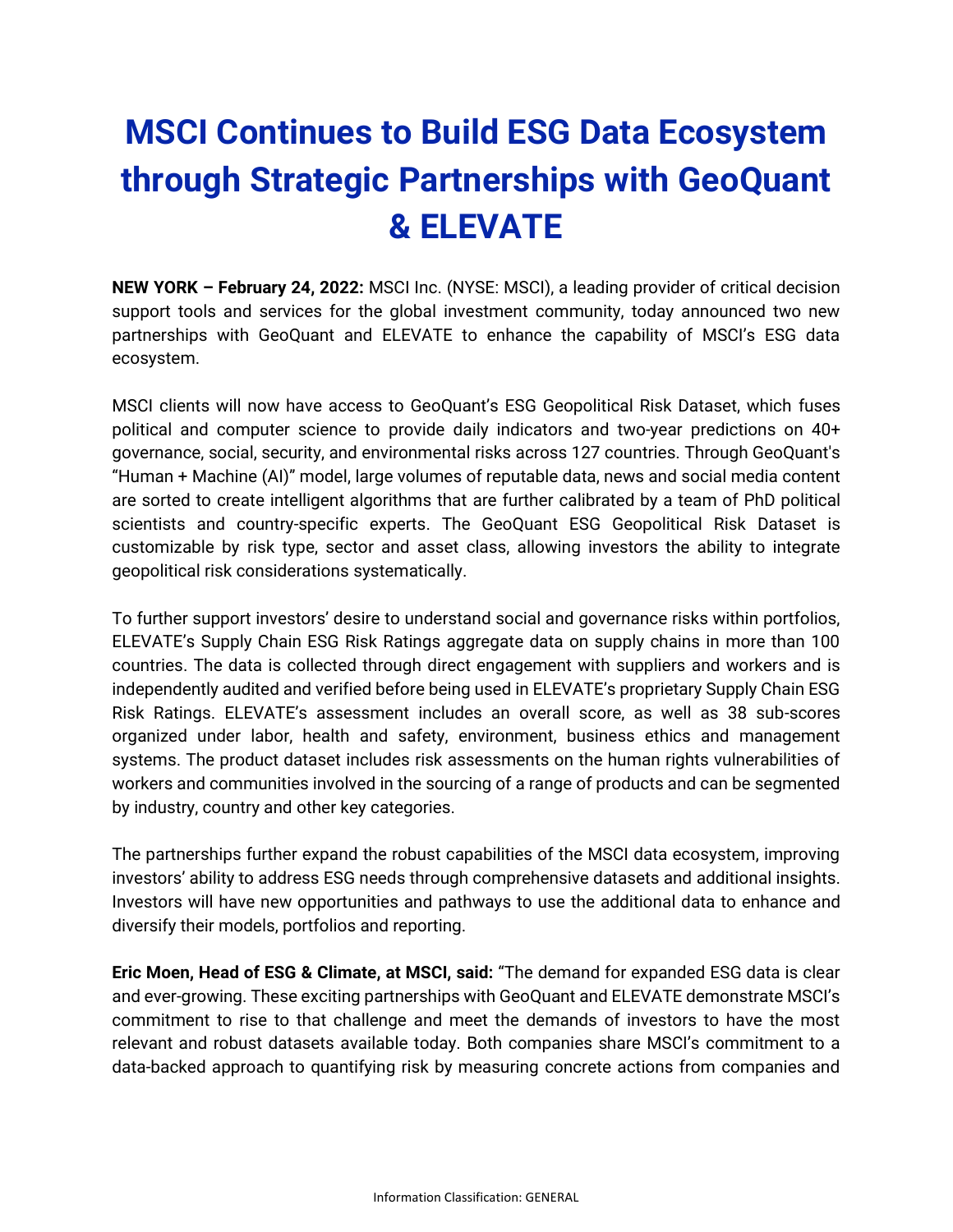countries and using that data to help provide clarity for investors to make more informed investment decisions on ESG integration."

-**Ends**-

### **About MSCI Inc.**

MSCI is a leading provider of critical decision support tools and services for the global investment community. With over 50 years of expertise in research, data, and technology, we power better investment decisions by enabling clients to understand and analyze key drivers of risk and return and confidently build more effective portfolios. We create industry-leading research-enhanced solutions that clients use to gain insight into and improve transparency across the investment process. To learn more, please visi[t](http://www.msci.com/) [www.msci.com.](http://www.msci.com/)

### **About GeoQuant**

GeoQuant is a venture-backed technology company fusing political and computer science to measure and predict political risk with unprecedented accuracy. Their core technology is a proprietary suite of real-time indicators and predictive analytics.

## **About ELEVATE**

ELEVATE is the leader in sustainability and supply chain services globally. ELEVATE designs, builds and manages data driven sustainability linked programs with Assessment, Advisory, Program Management and Analytics that drive positive impact. They are committed to Business-Driven Sustainability.

ELEVATE's assessment-based supply chain ESG data increases supply chain transparency, covering risk intelligence on environmental, labor, health and safety, business ethics and management systems.

### **Media Inquiries**

| PR@msci.com                        |                             |
|------------------------------------|-----------------------------|
| Sam Wang                           | +1 212 804 5244             |
| Melanie Blanco                     | +1 212 981 1049             |
| Laura Hudson                       | +44 (0) 207 336 9653        |
| <b>MSCI Global Client Services</b> |                             |
| <b>EMEA Client Service</b>         | +44 20 7618.2222            |
| <b>Americas Client Service</b>     | +1 888 588 4567 (toll free) |
| <b>Asia Pacific Client Service</b> | + 852 2844 9333             |
|                                    |                             |

This press release contains forward-looking statements within the meaning of the Private Securities Litigation Reform Act of 1995. Forward-looking statements relate to future events or performance and involve risks that may cause actual results or performance differ materially and you should not place undue reliance on them. Risks that could affect results or performance are in MSCI's Annual Report on Form 10-K for the most recent fiscal year ended on December 31 that is filed with the SEC. MSCI does not undertake to update any forward-looking statements. No information herein constitutes investment advice or should be relied on as